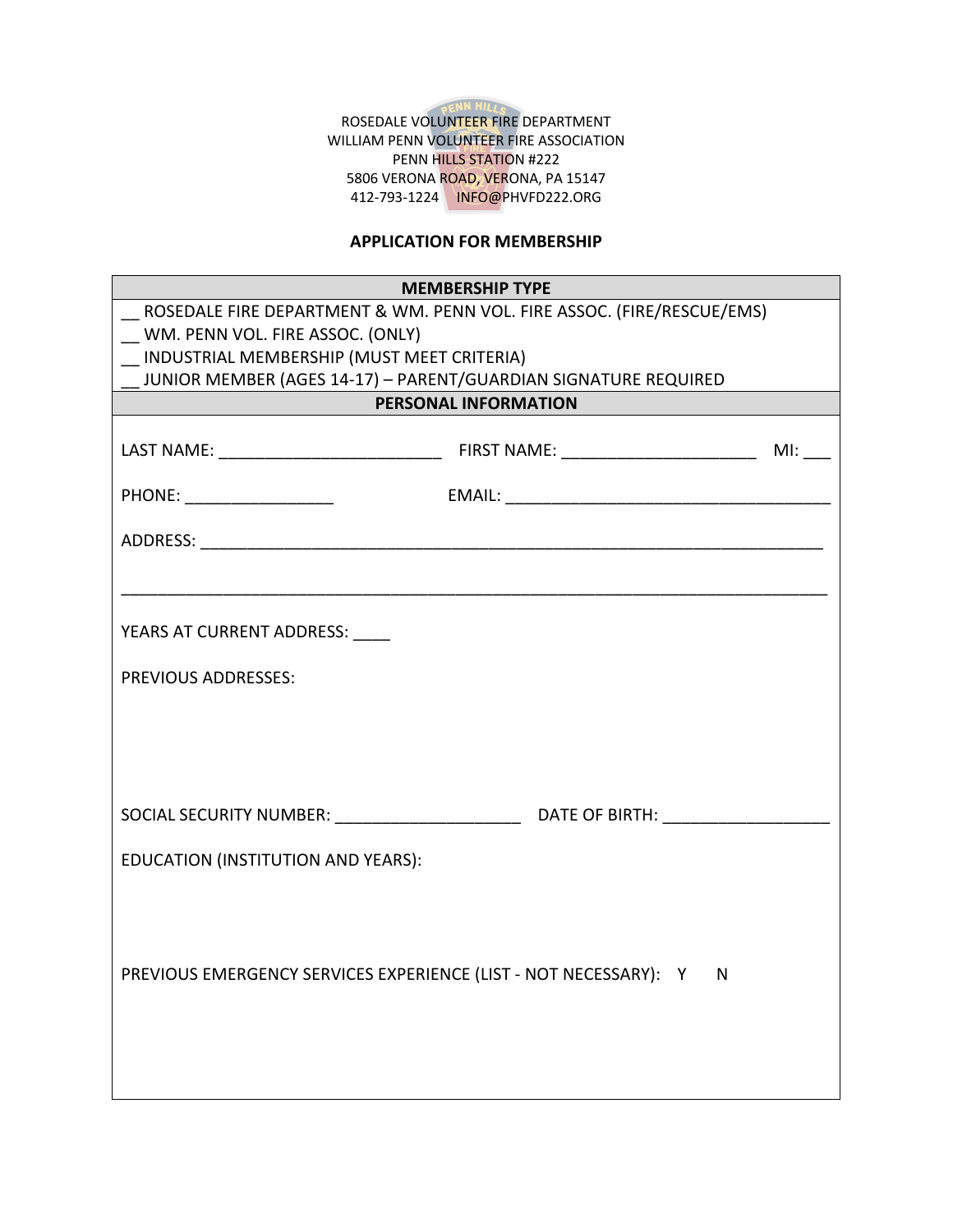| MILITARY EXPERIENCE (LIST - NOT NECESSARY): Y N                                                           |  |  |
|-----------------------------------------------------------------------------------------------------------|--|--|
| A PHYSICAL EXAM IS REQUIRED OF ALL NEW RVFD APPLICANTS. FEES ARE COVERED BY THE MUNICIPALITY.             |  |  |
|                                                                                                           |  |  |
| DO YOU HAVE ANY TRAFFIC / VEHICLE OPERATOR VIOLATIONS IN THE PAST 5 YEARS? Y / N<br>LIST DATES / DETAILS: |  |  |
|                                                                                                           |  |  |
| HAVE YOU BEEN CONVICTED OF ANY CRIME OTHER THAN TRAFFIC VIOLATIONS? Y / N<br>LIST DATES / DETAILS:        |  |  |
|                                                                                                           |  |  |
| ROSEDALE VFD CONDUCTS BACKGROUND / CRIMINAL / DRIVER HISTORY INVESTIGATIONS ON NEW APPLICANTS.            |  |  |
| LIST THREE PERSONAL / PROFESSIONAL REFERENCES, EXCLUDING RELATIVES:                                       |  |  |
| NAME:                                                                                                     |  |  |
| PHONE:                                                                                                    |  |  |
| <b>RELATIONSHIP:</b>                                                                                      |  |  |
| NAME:                                                                                                     |  |  |
| PHONE:                                                                                                    |  |  |
| <b>RELATIONSHIP:</b>                                                                                      |  |  |
| NAME:                                                                                                     |  |  |
| PHONE:                                                                                                    |  |  |
| <b>RELATIONSHIP:</b>                                                                                      |  |  |
|                                                                                                           |  |  |